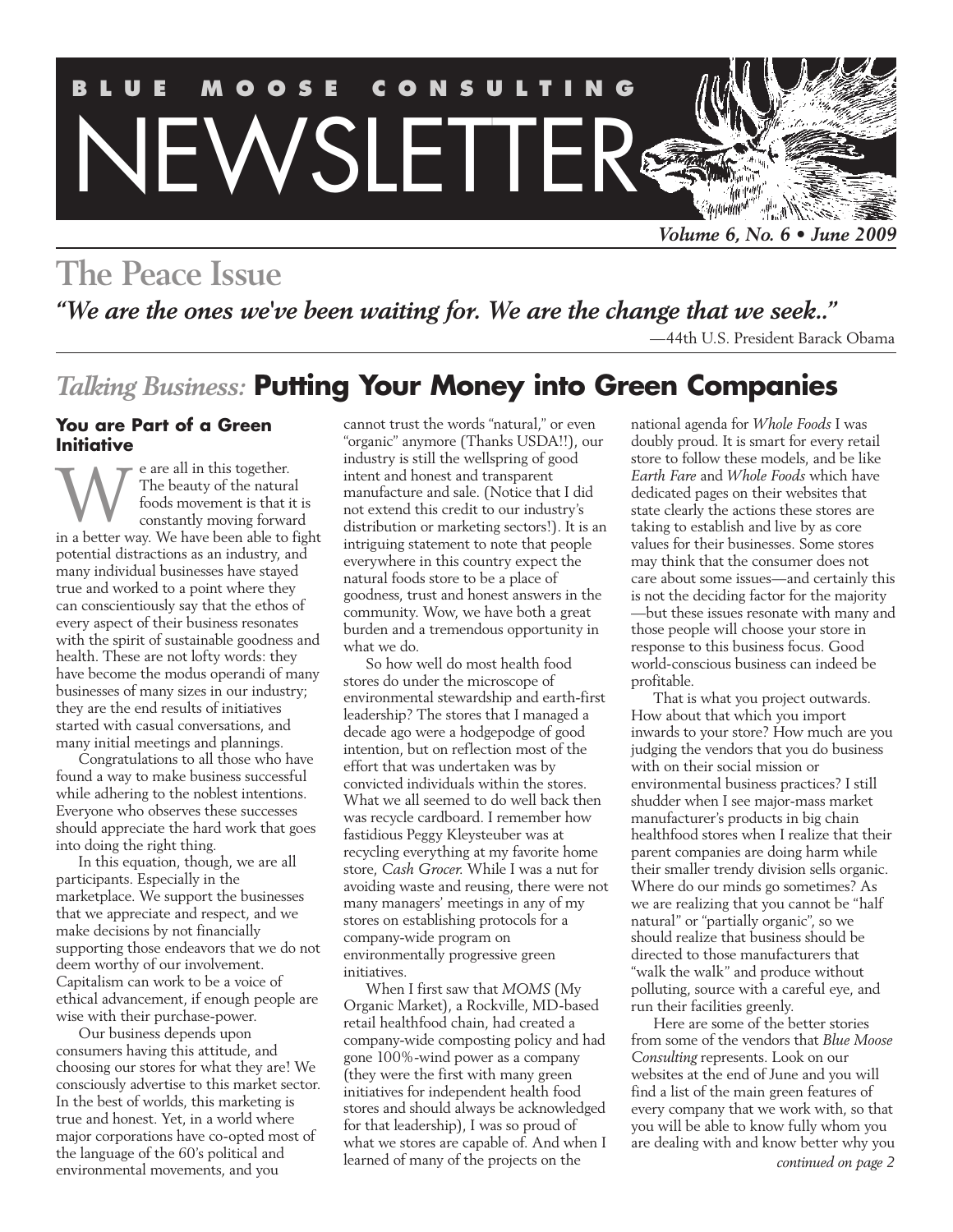### **Putting Your Money into Green Companies**

*continued from page 1*

should be supporting these good people and their businesses because of the commitment that they have to the environment, their employees and their communities, and the people and the planet they share with us all. Use this guide to buy wisely: as we as an industry become more mature, and we all realize the responsibilities we have in our lives and our businesses, our dollars and orderpads, We should consciously buy more from, and promote those companies that carry the standard of good green business that we should all wish to support every day. The following are some of Blue Moose Consulting's greenest companies:

### **Nordic Naturals**

To Nordic I say "bravo" as they have shown the most clear direction in their corporate efforts to run a company in a manner that is good for all. Please honor the intent of this June BMC "Peace Issue" by reading the information they put forward in their inspiring brochure entitled *Planet Nordic*.

They define and list many of the company-wide initiatives that they have devised, implemented and refined. First, they have done something so innovative that it harkens back to the Summer of Love in San Francisco : they have a visual planet with the descriptors of their mission objectives shaping into the land mass of our Earth. This is so inspirational that everyone should post this poster by the front door. This is what admirable good business is about. In a marketplace that is becoming swollen with secondaryquality and "me-too" fish oils, it baffles me that people don't look at all the good Nordic Naturals does, all the educational support, Co-op-support, and mainstream media outreach they do, and conscientiously decide that Nordic Naturals is an industry leader that has earned strong loyalty and support. In a world filled with shallow imitators, Nordic has always taken the high road and followed their mission to provide unparalleled excellence in the manufacture of pure, fresh, and delicious triglyceride-form fish oil. If only the imitators would copy Nordic Natural's world-friendly business practices with such determination!!

The headers that Nordic identifies in this splendid informational piece are the standard for any industry (please review this brochure): healthy people, healthy

planet, in our oceans, in our processing, in our offices, in our communities. Concerns about over-fishing, sustainability, and new buildings built to specifications by the *U.S. Green Building Council's LEED® Rating System.*

While questionable competitors spout "similarities," Nordic has earned the justified title of the industry's most green American manufacturer and that in itself should encourage everyone to support them as much as possible!

## **Herb Pharm**

The other outstanding American company I applaud is Herb Pharm (those progressive West Coast world citizens). Herb Pharm has an excellent informational advertisement that touches upon the gentle grace and beauty with which they have preserved social responsibility all these 30 years. Titled, *Still Green After All These Years* this piece unobtrusively acknowledges that their company soul has always been about treading lightly on this planet. For Herb Pharm, it has never been about glitzy loudness, but rather about local involvement and carefully-placed energies. If any company has distilled the spirit of communal care for Mother Earth, it would have to be Herb Pharm.

Since 1979, Herb Pharm has concentrated on their herb farm. This Pharm Farm is sacred ground, as well as a sanctuary for endangered plants and a major resource for *United Plant Savers*  (www.unitedplantsavers.com). Again, these two items alone should encourage every retailer in America to bond with Herb Pharm's social mission.

As Nordic Naturals is certified by the *Monterrey Bay Area Green Business Program*, so Herb Pharm has received

#### **Endcap Ideas His & Hers**

Put a few monographed towels onto your basic metal endcap shelves and suggest that natural health extends everywhere. Start with a wooden off-shelf 4-SKU rack of **Herb Pharm's** discounted Female Libido Tonic™, Male Sexual Vitality™, Yohimbe, Maca and Damiana, and Shatavari; **Himalaya USA's** VigorCare for Men® and VigorCare for Women®; **Aromaland's** essential oil blends 'Passion', 'Sensual' and 'Love'; **Bluebonnet's** l-Arginine 500 mg Vcaps; with adding **Newton Homeopathic's** Libido formulas as a safe and effective cash register display.

Drive sales through a slow summer by strengthening your community naturally

#### **IN the News Award-winning taste, again**

When you hear the doubtful express dissatisfaction with the taste of fish oil and their fears of the liquid Omega-3s that are so economical, remember that qualified taste buds have rated Nordic Natural's a supplement worthy of culinary award.

Nordic Natural's Arctic Cod Liver Oil Orange just won two (2) awards from the *International Taste & Quality Institute* [iTQi], the leading independent Chef and Sommelier-based organization that is dedicated to judging and promoting superior-tasting food and drink from around the world.

Post a notation of this in your store near the fish oil, and educate people that Nordic Cod Liver Oil is a delicious experience that provides exceptional quality pure & fresh Omega-3s exclusively from a pristine Arctic Ocean Cod.

certification for its farm from *Salmon Safe*  for their efforts in conservation with their streams and creeks. In our hearts we all know it is about protecting the water supply! (www.salmomsafe.org) (God please bless our Northwest Pacific salmon waters!)

Herb Pharm has dedicated years of effort to industry organizations doing the no-nonsense work of leading our industry on good paths. Sometimes the most important work occurs unannounced behind the scenes, and history will show how Sarah Katz and Ed Smith have played a major role in making today's progressive herb industry the best ever seen in this planet's history. The Herbal Renaissance is peaking with the best source material for medicinal herbs we have ever seen: now that is a green initiative!!

It is a credit to their selfless work that Herb Pharm was awarded *Natural Product Expo's 2006 Socially Responsible Business Award*, and the *American Herbal Product Association's 2008 Herbal Industry Leader Award*. Take notice, and bring support the next time you order liquid herbal extracts: there is consequence!

## **International Leadership**

I find it somewhat ironic that the two other companies that we acknowledge here for their superior social commitment and environmental stewardship are not from this land of plenty but from other parts of our planet, India and Brazil . There is certainly nothing parochial about love of planet, but it is disappointing that

*continued on page 6*

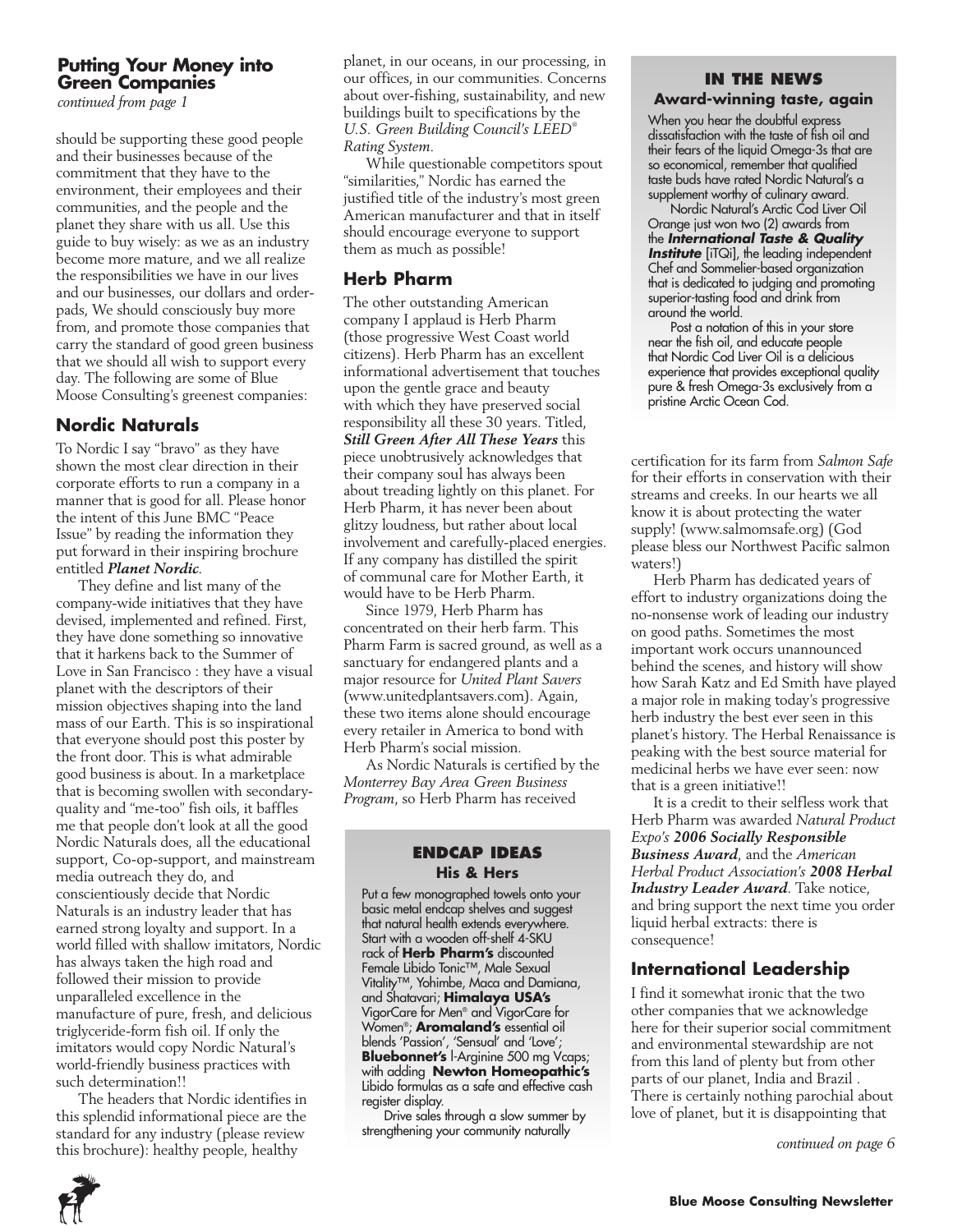

**June Herb Promotion 20% off**

*With a minimum order of 3 each Promotion prices apply to 1 and 4 ounce sizes.*

> Yohimbe Liquid Extract Male Sexual Vitality Tonic Pharma Maca Liquid Extract Female Libido Tonic Damiana Liquid Extract

### **Compound Herbal Extracts**

Male Sexual Vitality Tonic™: Chinese Ginseng root, Sarsaparilla root, Maca root Cardamon pod & seed

Female Libido Tonic™: Muira Puama stem, Shatavari root, Chinese Ginseng root, Ginger rhizome, Ceylon Cinnamon bark

*See the ad, "Pure Herbs Make Pure Herbal Extracts" in the May-July HerbalGram [#78].*

#### **HERBALIST'S PICK FOR JUNE**



and urinary organs; purported to increase libido.\* *Tele-Training Topic:* **Aging & Longevity** June 18th

Damiana liquid extract--Soothing tonic to sexual

Not represented by BMC in NJ Not represented by BMC in NJ, SC \* this statement has not been evaluated by the FDA



Pure and Great Tasting Omega Oils

## *Children now have the Best Protection* **Nordic Naturals Children's selection has just gotten more complete**

With all the science and common sense pronouncing Omega-3 nutrition paramount to children's health at every age, Nordic Naturals has provided you a product range that is complete, delicious and pure.

Carry every product, use the generous marketing materials and literature and make Nordic's products the centerpiece of your children's health section. Parents trust Nordic Naturals and children love them.

## **Look at all this health**<br>Children's DHA 90 ct Omegg-3, 6, 9

Children's DHA 8 oz Nordic Berries

Children's DHA 90 ct Omega-3, 6, 9 Jr. 90 ct Omega-3, 6, 9 Jr. 180 ct. Children's DHA 360 ct Omega-3, 6, 9 Jr. 4 oz. Children's DHA 4 oz Omega-3, 6, 9 Jr. Travel Paks Omega-3 Gummies 60 ct Omega-3 Fishies 30 ct.

The cleanest fish on the market, in a natural triglyceride form. Pure, fresh and delicious. Change the world with better children's health starting in your store now! Health is year-round, so promote summertime use of Omega-3s!

Not represented by BMC in NJ, SC and parts of PA Note that the Not represented by BMC in NC, SC, WV



## **Our Flower Has the Power June T-Shirt Promo**

On orders placed between June 1 & July 3, for every \$395 worth of Bluebonnet products purchased, you will get one 100% cotton *Powered By* T-shirt **FREE.**

Wear the shirt available only to independent health-food stores! This beautiful shirt can be a gift to your best employees, or create a raffle connected to sales of Bluebonnet products. T-shirt promos are always extremely successful, so buy early if you want the most popular sizes. Get this 100% cotton heavy-weight, navy blue colored t-shirt today: this sale is on a first-come, first-serve basis so fill your shelves with Bluebonnet Nutrition early this June!

**Bluebonnet: Nutrition to the 5th Power** *Powered by Nature, Science, Quality, Truth, Knowledge*

Just as each of the bluebonnet flower's five petals play an essential role in this wildflower's growth, so do each of these five powers play a role in our ability to bring you

**the most pure, potent, high-quality natural nutritional supplements** available today.

## $\overline{\mid}$ NEWTON $\overline{\mid}$ homeopathics

**Nurturing Naturally Since 1987** 

### **June Promotion 20% Discount, 6+ per SKU**

Bladder-Kidney (N010) Candida (N016) Incontinence (N069) Libido (N068) Prostate (N022)

**Newton Libido formula:** an OTC homeopathic that helps relieve symptoms of libido imbalance such as decreased desire, impotence, anxiety and hypersexuality.

**Newton Incontinence formula:** an OTC homeopathic that helps relieve symptoms such as constant urge to urinate, dribbling or leakage of urine and bedwetting.

> *An important product for many this outdoor summer season…….*

## **Spring/Summer Pet Display**

**15% Off** (A BMC exclusive) Display is a Counter Display and includes 18 pieces: 6 Detoxifier (P025) 3 Ear Care (P022) 3 Eye Irritation (P013) 3 Flea and Bug Bite (P012) 3 Skin Relief (P015)

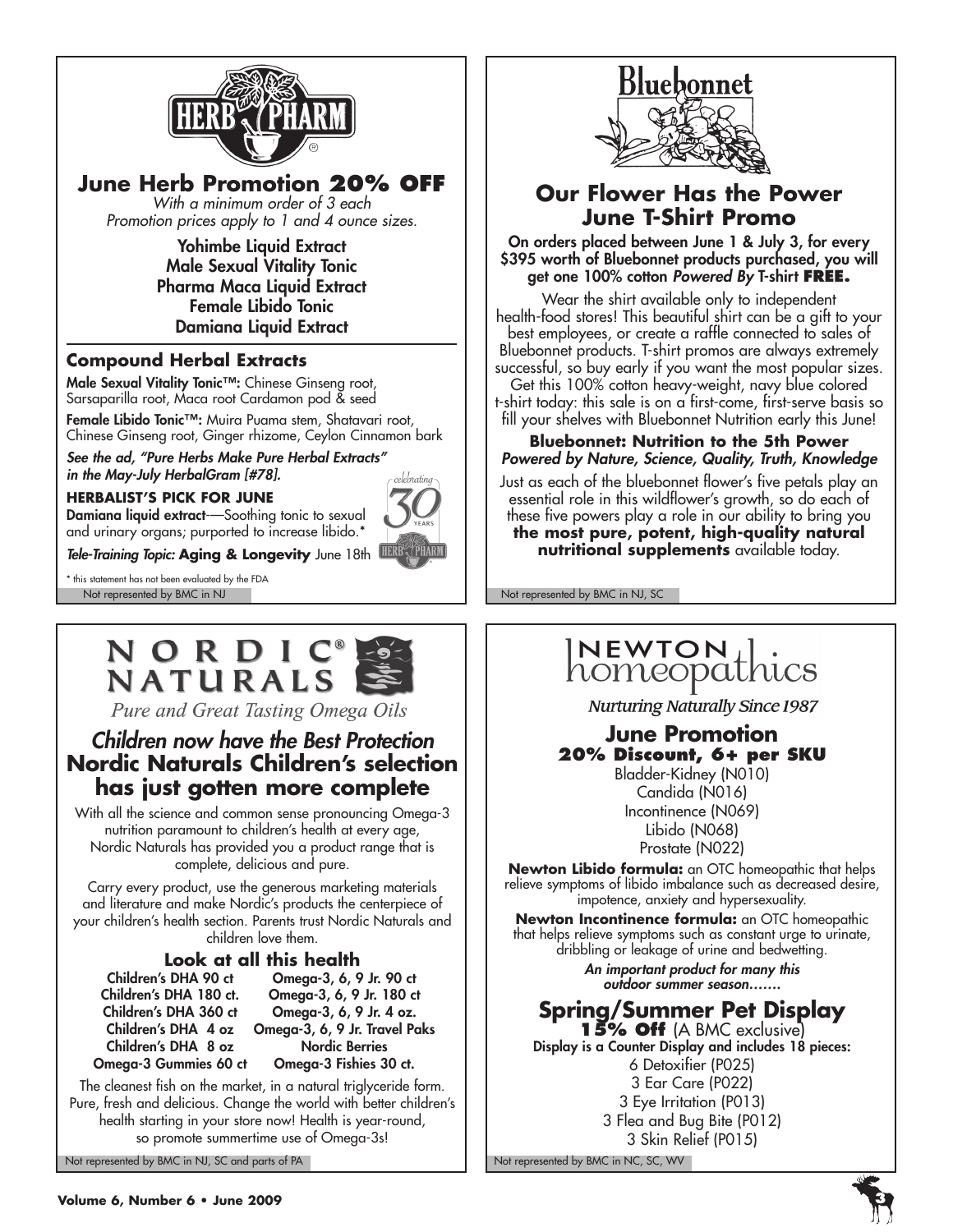

#### **Back in stock for Summer Feasting Juvo**

*Original Raw Foods Meal:* canisters USDA Certified-Organic and Kosher

**Original Juvo** is now in screw-top plastic bottles, which will provide a better heat/moisture barrier, and experience less travel-damage than the old fiber canisters. These products now have a protective plastic seal too. **Same great Certified Organic and Kosher Raw Food ingredients at the** 

**same price.** Free of soy, whey, gluten, yeast, and dairy. Over 60 natural, freeze-dried + whole foods ingredients: high in fiber, antioxidants and phytonutrients

Speak with your BMC rep about endcapping, along with the **Raw Meal SuperFood** and the **Juvo Slim**. Continue to stock the meal packets by the register and see sales continue to grow: Juvo Slim and Juvo Original!

*Perfect for summertime and dieting promotions. Buy in big and arrange a demo…..!!*

 **The Juvo Family** *Live Nutrients by Freeze-Drying Technology Gluten free*

Juvo Original can (now plastic) Juvo Original 40 gm packet box 12 ct (16.9 oz) Juvo Slim can 21.2 oz (15 servings) Juvo Slim 40 gm packet box 12 ct (16.9 oz) Juvo Raw SuperFood can 12.7 oz (60 servings)

Not represented by BMC in Eastern PA, NJ



### **Your Source for Olbas and Nature's Wonderland**

Nature's Wonderland Special Herbal formulas were developed by Dr. Konstanty Kalkosinski, a respected and admired master herbalist, chiropractor, naturopath and founder of Penn Herb Company. For over 85 years, naturopathic physicians have recommended these formulas to their patients, and health conscious consumers rely on these remedies as natural alternatives to chemical medications.

#### **June promotion Buy 4, Get 1 FREE** mention deal at time of order for discount

 **Herbal Detoxification Formula**™—Proprietary Blend 475mg: Alfalfa, Buckthorn Bark, Licorice, Red Clover, Barberry, Burdock Root, Poke Root, Stillingia, Prickly Ash. 60 Vcaps

**Healthy Liver & Gall Bladder Support™**— Proprietary Blend 450mg: Dandelion Root, Rhubarb Root, Milk Thistle Seed, Blessed Thistle Herb, Buckthorn Bark, Celandine Herb, Red Clover Blossoms, Rest Harrow Root, Yarrow Herb, Lungwort Leaves. 60 Vcaps **Glands Support™**—Proprietary Blend 475mg: Calendula flowers, Centaury, Sarsaparilla root, Oregon

Grape Root, Horsetail, Walnut leaves. 60 Vcaps **Summer Diplays 15%**  *with Consumer Samples, Literature and Free Inhalers* **Summer Floor Display \$469.40** Regular \$552.24 Retail Value \$920.40<br>**Summer Counter Display** \$204.10 Regular \$240.12 Retail Value \$400.20





**Health Education & Health Products** 

**June Special on BUG BEWARE 20% off**

*12-unit display, with literature Bug Beware is a 100% safe non-toxic alternative Bug Repellent Spray and it works!* 

Concentrated active ingredients naturally discourage mosquitoes and other pests from biting babies, children, adults and pets too! Fieldtested in mosquito infested Alaskan terrain. The certified organic Aloe Vera and herbal extracts are amazingly effective, and will improve the health of your skin while also soothing and protecting naturally from sun exposure. Not a sunscreen. Protect your family from mosquitoes by keeping a bottle of Bug Beware in your purse, diaper bag, or back pack. It's effectiveness has been proven. Try it you will love it.

Concentrated active ingredients: Proprietary Herbal Blend of Whole Leaf Aloe Vera Barbadensis Juice (#103857 Organic Certification), Nepeta cataria and Rosmarinus officinalis. *No water added!* 2 oz SRP: \$12.99

**Aloe tip:** Hot weather approaching? Remember thst Aloe Life whole leaf Aloe Vera has electrolyte minerals, making this food the perfect choice when outdoors or exercising. Why bother with sugarysports drinks when an extra ounce of Aloe Life will provide so much more?



net wt. 3 oz. • wh: \$14.99 SRP: \$24.99



*Honor Your Gut Instinct* Improve your internal environment with a system that is much more than a mere probiotic!

#### Dr. Ohhira's Powerful Probiotic System

Dr. Ohhira's Probiotics *12 Plus Original Formula* combines ancient fermentation skills and modern science to create a powerful formula that changes the GI environment to benefit all healthful strains and to discourage the bad.

*Been thinking about the benefits of a strong probiotic with all the talk in the media these days?*

Immune system health is directly connected to the probiotic disposition of the body.

Friendly bacteria create bacteriocides that crowd out pathogens and kill them.

**Make sure that every preventative health care strategy that you comment upon includes a viable probiotics that works!**



*Skincare Accessories* **Be a Matchmaker!!**

## *Great Hair loves Great Hair Brushes*

Are you letting your customers' hair search for mates in other stores? Bring the best natural combs and brushes to your store, and see the hair flock in for years to come as a favorite brush is a long-term relationship.

From the popular natural wood combs and brushes, to the professional styling brushes and the professional brush collection, Bass Brushes are the best available and at very affordable prices. Don't let someone else court your customers' hair this summer: make the move to offer a full set of Bass Brushes now and change the way your customers shop in your store.

Not represented by BMC in NC, NJ, Eastern PA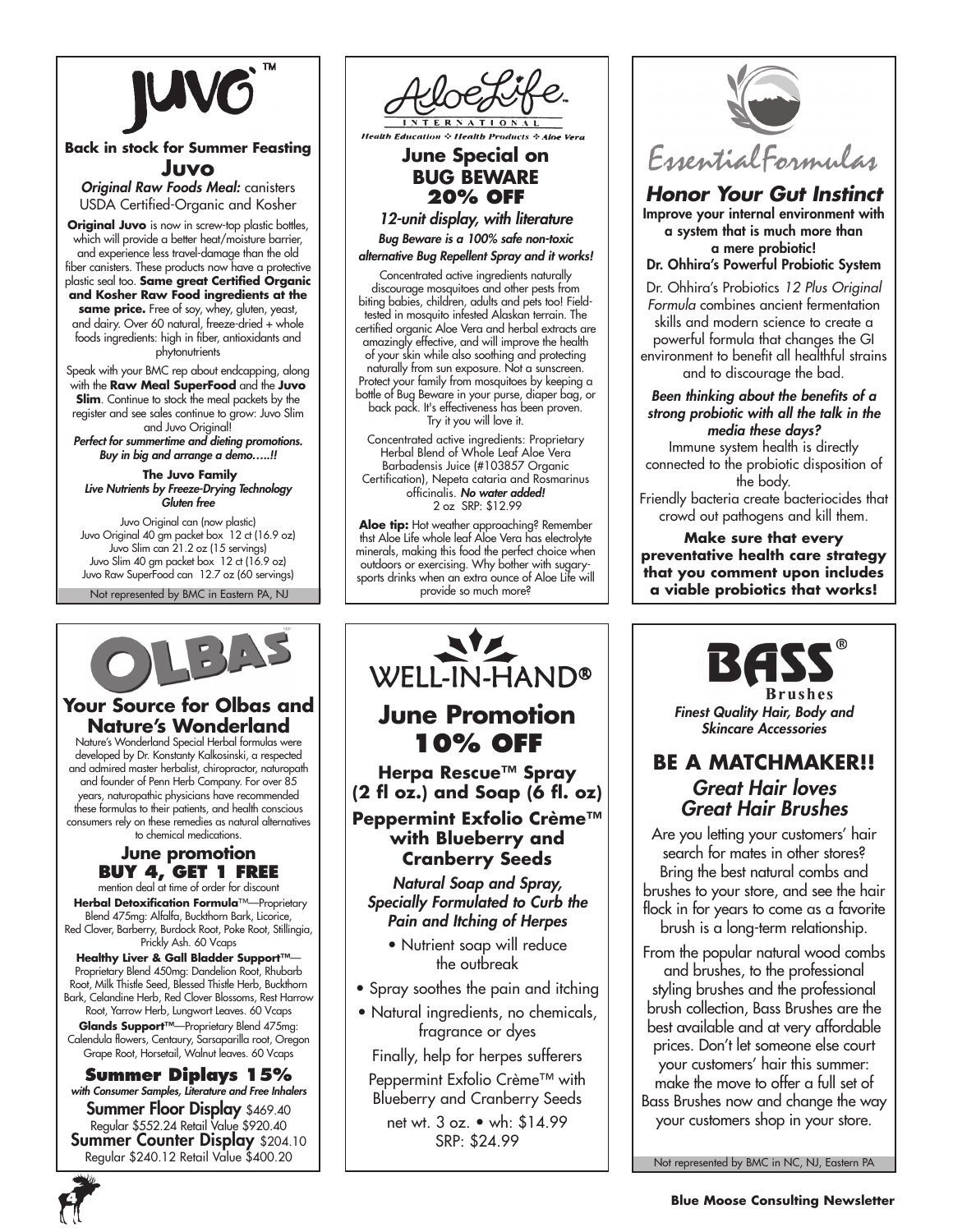

## *June Promotion for Summer Hair Care Gift with Purchase*

Surya Brasil All Natural Cream Semi-Permanent Color Henna Cream is now available for a limited time with a 3.04 fl. oz. Leave in Cream **Conditioner** 

#### **This Gift with Purchase is sure to excite people about these two great products!**

Surya Semi-Permanent Hair Color: 15 vivid colors providing a treatment for hair & scalp. Made with natural plant and fruit extracts including aloe and acai, the products contain NO ammonia, NO PPD, NO parabens, NO resorcinol, and NO lead. Hypoallergenic and gluten free.

The Bonus Offer is a Color Fixation Leave in Conditioner. This all-day, lightweight formula conditions and styles while protecting hair color from fading. With carotenoid-rich Amazonian buriti oil and cupuacu butter. This free trail-size promotes lasting color.

*Surya now has a blogspot including YouTube videos: keep updated at http://suryahenna.blogspot.com/*

## immune **HEALTH BASICS**

CLINICALLY PROVEN IMMUNE SUPPORT

## **June Promotion 15% off the most popular SKU**

Wellmune WGP® 250mg/60 ct. Minimum purchase: 8 bottles

#### **What is Wellmune WGP?** Wellmune WGP® is a natural ingredient that is clinically proven to safely enhance immune responses that protect against a wide range of health challenges. Wellmune WGP activates billions of innate immune cells, which are the body's first line of defense, to more quickly recognize and kill foreign intruders without stimulating the immune system. This unique ingredient's patented, year-round protection is the culmination of more than \$250 million in research with leading university and government institutions.

Preventative Health for the next Cold & Flu season should begin now. Daily Immuno-supportive nutrients should be the focus of our educational outreach

**PERFECT® ORGANICS June Special** (for new orders only) **15% off shimmer displays**  Here is a great opportunity to dip into the fast-growing Organic bodycare revolution. **For Organic health, Perfect Organics' Vegan Lip & Cheek Shimmer** Introducing organic, vegan lip and cheek shimmers. Made with certified organic ingredients, Perfect Organics' Lip and Cheek Shimmers are available in 7 stunning shades with nature's most generous ingredients

including: organic argan oil, organic shea butter, organic macadamia nut oil, and organic aloe vera. Naturally scented, Perfect Organics' Lip and Cheek Shimmers are super smooth with amazingly glossy color that gives an instant glow for both lips and cheeks.

7-shades named after 7 cities from 7 continents. VEGAN Earth Goddess Brown - DC Touch of Peace Shimmer - Faz Night Sky's Pink Dazzle - Tokyo Sun-baked Bronze Glitter - Santiago Sun Kissed Spring Rose - Cairo Soft Sparkling Swirl of Lilac - Sydney Shimmery Golden Burgundy - London

## **MushroomScience**®

## *June Promotion* **15% off Reishi Mushroom**

This allergy season, recommend something that also has the timely effect of re-regulating the immune system and endocrine systems. Reishi mushrooms is unique as it is one of the few calming adaptogens. Excellent for any stressful situation, this product is excellent for these trying times.

**Mushroom Science's Reishi Gano™ 161** is a carefully prepared extract grown on organic trees as nature intended, and is a USDA-certified Organic ingredient. This dehydrated hot water extract has standardized high levels of beta glucans (12%) (polysaccharides), and Triterpenes (6%). 400 mg per capsule. 90 Vegetarian caps.

*The highest guaranteed potency at the best price in America.*



HERBAL HEALTHCARE *June Promo: highlight the hottest bodycare products in America*

#### **Organique by Himalaya 10% off Line Drive**

Amla & Holy Basil Conditioner Volumizing Shampoo Hydrating Shampoo Rejuvenating Shampoo Neem & Turmeric Face Wash Invigorating Face Wash Hydrating Face Wash Revitalizing Hand & Body Lotion i. e. balm (inhale - exhale) U-Knead-it Balm Exfoliating Face Scrub Nourishing Night Cream Nourishing Face Lotion Soothing Lotus Flower Lip Care Stress Massage Oil Rejuvenating Massage Oil Neem & Pomegranate Toothpaste

*Handcrafted Cleansing Bars:*  Purifying Neem & Turmeric, and Refreshing Lavender & Rosemary

Not represented by BMC in EasternPA, NJ **StressCare® the name says it all** the anti-stress adaptogenic contains chyvanprash, ashwaghanda and arjuna



## **June Promotion 10% off Homeopathic First Aid Gel**

*The best first aid product on the market*

This product is continually getting rave reviews from every quarter.

#### *The 4 Actions of Sovereign Silver® First Aid Gel:* • Reduces Topical Pain

- Calms Minor Skin Inflammation
- Fights Minor Skin Infections • Promotes Healing of the Skin

The perfect alternative to OTC commercial topical treatments, Sovereign Silver's Homeopathic First Aid Gel is:

kid friendly; safe, clean & pure; nongreasy, transparent & odorless. Every skin challenge this summer starts with this Gel.

Endcap this versatile product, powered by Sovereign's unparalleled

Silver Hydrosol, and grow an important new market sector for your store.

Not represented by BMC in NC, SC, NJ, eastern PA

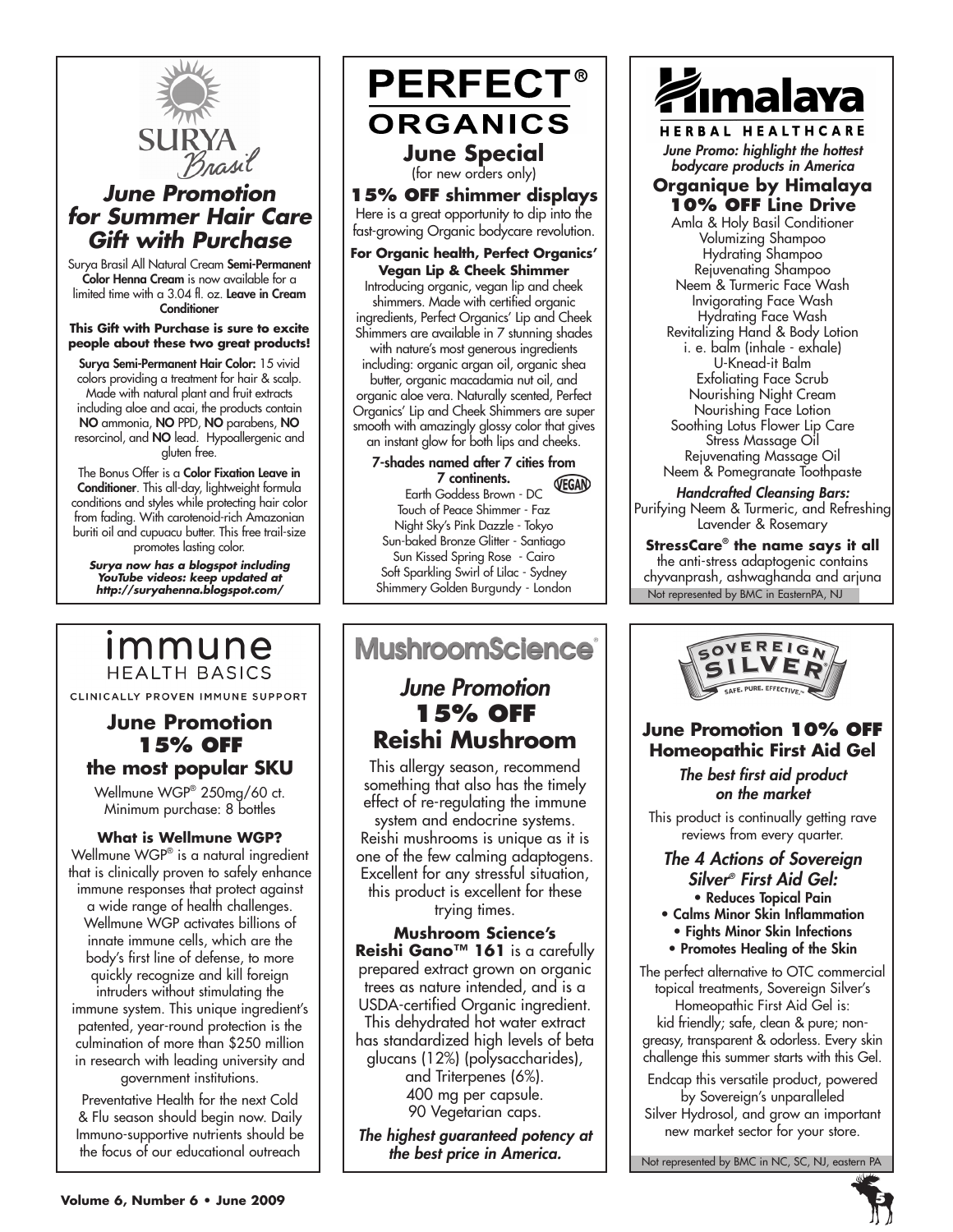## **Putting Your Money into Green Companies**

*continued from page 2*

so few other American companies lead the way with local, regional, and international care, concern, and action. It is dignifying to note that both of these companies are built upon the pillars of an Ayurvedic philosophy that incorporates compassion and social responsibility into every action, including business. Maybe the capitalistic savagery of our culture has something to learn from this 3000-year-old way of life? So, let's be international in our worldview, by applauding and supporting these two love-spirited companies that do so much good in everything that they do.

### **Himalaya USA**

I love telling people about the social mission of Himalaya. This 79-year-old Bangalore, India manufacturer has a long history of giving back to their community, honoring the land through non-insulting agricultural practices and corporate sponsorship.

In India , Himalaya Herbal Healthcare —the parent company and home of one of the most prestigious herbal pharmaceutical manufacturing plants and R & D facilities in the world—is known

**'Tis the season**

 $Hawai$ 

**Nutrex** 

health formula in the marketplace.

improvements and protection of the skin.

natural, 100% vegetarian formula.

## **Surya Brasil**

When Surya Brasil emerged in 1995, the first product it launched was Surya Henna Powder formulated with raw materials imported from India. Shortly after, it became the leading company in the henna hair coloring segment, and still ranks first today, a position consolidated in 1997 with the release of Surya Henna Cream, the first hair coloring with organic ingredients.

In addition to natural cosmetics, the company currently has a portfolio of other natural products designed to promote well-being and developed with constant innovation, sustainability and social responsibility.

The products have earned several certifications from important international agencies such as Ecocert, Vegan, PETA (cruelty-free), Cosmebio and ISO 14001.

Drawing on its experience in truly natural cosmetics developed with ongoing innovation, sustainability and social responsibility, Surya Brasil evolved naturally toward developing organic cosmetics. In 2007, the Amazônia Preciosa Line, enriched with ingredients from the Amazon forest biodiversity, received Ecocert certification—a French certificate with international credibility.

Today, Surya Brasil continues to be a benchmark for the market in regard to cosmetics that respect both the consumer and the environment. At a moment like this, with growing global concern for planet preservation, organic cosmetics should not be a mere short-lived trend. Following through with its vocation to work in favor of consumer well-being, Surya Brasil is prepared to innovate increasingly so that it can provide a greater variety of cosmetics for a better world.

"One thing leads to another... food, my way of thinking, my yoga and meditation practices, contact with nature... it's all part of a lifestyle that I wanted to apply at Surya," says Clélia Angelon, Surya Brasil President and Founder. She has been able to achieve her goal, not only by offering ecologically correct cosmetics, but also by putting forth her ideas in Brazil and abroad.

for the work that they do for the poor, the needy, and the elderly. Himalaya has a hospital on premises, and two ambulances that pick up the sick and bring them to the herbal medical support that Himalaya is famous for.

In the United States , Himalaya has twice shown inspirational generosity to



the displaced from hurricanes from their Houston, Texas offices. Himalaya has also worked to help firefighters who have risked danger to save lives on America's West Coast. Indeed, in their short decade of business on our shores, they have shown more generosity to their new neighbors than a vast majority of other well-known companies.

The two most inspirational recent stories that reflect their respect for the eden of plants that we all share on this planet involve trees.

First, Himalaya USA has partnered with a MD-based environmental group called *"Trees for the Future"* to plant an inspiring 49,750 trees in two Indian states that were hardest hit by the tsunami that recently hit India's coastline, killing and displacing people, animals, vegetation and trees. The province of Andhra Pradesh has the longest coastline of all the states of India and is called the "rice bowl of India" for all the rice that is produced there. Planting a mixture of fruit trees, fodder trees and nitrogen-fixing trees will help the people in this area for centuries.

The State of Tamil Nadu lies on the southernmost point of the Indian Peninsula and was hit hardest by the 2004 Indian Tsunami. This largely urban area will benefit dramatically from the generosity of the good folks of Himalaya: people helping people!

As heart-warming, every aspect of the story of Himalaya's Soliga honey is fascinatingly inspirational. Himalaya has somewhat adopted the Soliga tribe, which was confronted with a forced resettlement by the Indian government who wanted to relocate this wandering forest people into

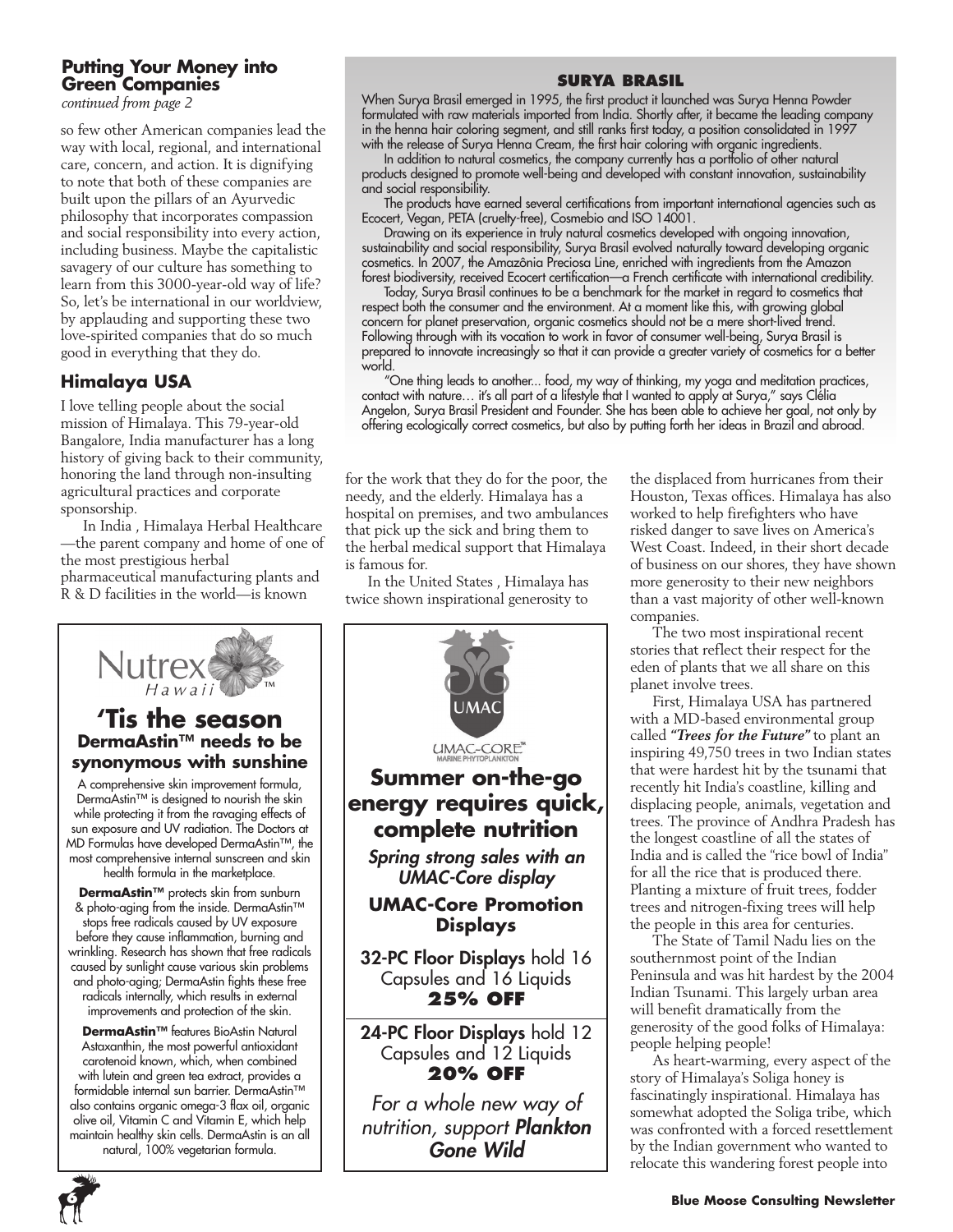an area with which they were unfamiliar. Himalaya generously offered to build them several community centers and vowed to provide the tribe an economy by offering to buy the honey they harvest at above-market prices in perpetuity.

The Soliga do not raise bees, but rather forage honey from wild hives in the rainforest they live in. The bees in this rainforest are very special—as they rarely see humans—their habitat being rainforest for 300 miles in every direction from the Soliga village. The honey is wild, and has a virtuously high bioflavonoids and antioxidant profile. And the harvesters of the Soliga tribe can continue their lifestyle in peace, providing USDA-Certified Organic honey to the caring people of your neighborhoods while allowing the "People of the Bamboo" as they refer to themselves, to have dignity, livelihood and their own good land stewardship.

These stories are truly a marketer's dream, and it would be sad if stores did not take the time to share them creatively with their customers. It is self-evident that the natural food customer will gravitate to these joyous stories of human kindness, and the inspiration should encourage other companies to be so human in their businesses.

the Soliga honey is also in Himalaya 's famous (and equally pure and potent)

Chyvanprash formula. The honey and the chyvanprash demo well, where the story can be shared with the human touch. They are exquisite Holiday stockingstuffers as well as thoughtful gifts for the world-loving fathers. We all know that we sell well what we believe in, so as some stores look for case discounts on acai, mangosteen and coral calcium, others are sharing the good-spirit with which the Himalaya USA products are wrapped. That is good medicine!

#### **Surya Brasil**

Clelia Angelon, Surya President and Founder, is truly one of the kindest souls in the international world on natural healthcare. The way Surya Brasil is run, everyone and everything matters. From the care and enthusiasm of the recycling program to the weekly visits to the assisted-living homes to give free hair treatments to the elderly for the conversations and the dignity that these truly "social" visits provide, Surya is a model of compassionate business.

Surya created the world's first hair coloring with organic ingredients, and is the best-selling henna hair coloring in Brazil today. That their products are free of all the nasties that clutter modern hair coloring agents—like PPD (dye), resorcinol (dye), ammonia and peroxide,

#### **"We Are health food people" Karen Page, National Sales Manager, Penn Herb, Olbas**



I started out working in the commercial art field in Atlantic City during the 70's- not exactly a health conscience beginning to my career path. After marriage and children, I sold the business and moved to Philly to raise my family. Being the mom of two active boys, I quickly became aware of food additives and learned to make good food choices for my household.

My next career move was in a busy Medical Doctor's office where I learned the work of the medical field, and also became acquainted

with many natural approaches to health including Pilates, and Chinese Herbal Medicine which I learned from an acupuncturist who leased space in the building. When that doctor retired, I found **Penn Herb Company** and—after trying their products in a nice Olbas Employee Education/Sampler Kit—I joined the team in 1998. I was promoted to **Office Manager & Sales Manager** for Olbas the following year.

I learned our industry from the people I have been privileged to work with at the Distributor Level, Store Level and Consumer Level over the last decade, and have formed many wonderful working relationships and valued friendships. To these folks, I am truly indebted.

I especially owe many thanks to Penn Herb Company. PHC is a value-based company that is very family oriented, and has always afforded me the flexibility of scheduling my work to balance my home life. Penn Herb has often included my family in many business travel plans. My kids have seen the Grand Canyon, rode along the Pacific Coast Highway, explored the Smithsonian and Mall in DC, strolled the Inner Harbor and found many Health products that have become part of their own healthy lifestyles. I am grateful to PHC for inviting my husband & sons to be part of the PHC family—to integrate our business work with our family lives is definitely the Goal we all aim for…it's wonderful to hit that mark.

Lately, I'm back doing Grass Roots Events in stores that carry Olbas, and leading Store Trainings over the East Coast. I am excited to introduce my peers to Olbas & the Penn Herb Company. I am always learning, and hope to be able to help others learn about the benefits of **Olbas Herbal Remedies** & other fine PHC products for many years to come.

If you have any needs, concerns, comments or compliments, contact me at 1-800-523-9971 extension 324

parabens and lead—makes them the best product available to your customers today: but it is their social mission that makes people giddy to sell this line.

Surya actually has a proactive and farreaching defined social mission that is a major part of everything that is their business: though most of the education and love brings no monetary return. Surya works to increase the self-esteem of the children of Brazil and the elderly, through many actions, sponsorships and company daytrips.

Surya Brasil does more to preserve the Amazonia rainforest and other precious land resources of South America than most oil companies and their billions of dollars of cold, dark profit. One small company, working intelligently: supporting the *Mateira School Project*, which teaches the indigenous people of Amazonia how to harvest and protect the plant species of their homeland, and to make a living in harmony with nature.

 *"These Surya projects have brought beautiful smiles to our people. We hope to awaken in our collaborators and all involved, the awareness that social responsibility is incumbent upon the entire population and not just the government or large corporations."*

— Clelia Angelon, President

Surya's *Amazonia Preciosa* Organic skincare line was built on the platform of taking the nuts, fruits and seeds of the rainforest and making beauty products with magical smells that encourage the world to care for the future of the 1.6 billion acres that are the vibrant and vital Amazon jungle. There is no greater socially-active labor of love in the bodycare industry than this line. *Blue Moose Consulting* feels honored to be a part of this future-thinking company.

Surya Brasil has brought more natural foods to America in the form of bodycare ingredients than any company in the last 50 years, and we can expect them to be innovative in bringing the wisdom of this close world nearby to our market for years to come!

#### **Solidarity**

Surya's mission to transform not only the beauty industry but also society as a whole has led to a wonderful project called *Surya Solidarist* which intends to educate, inform, inspire and influence people, NGOs, businesses, governments and other institutions to direct their

*continued on page 8*